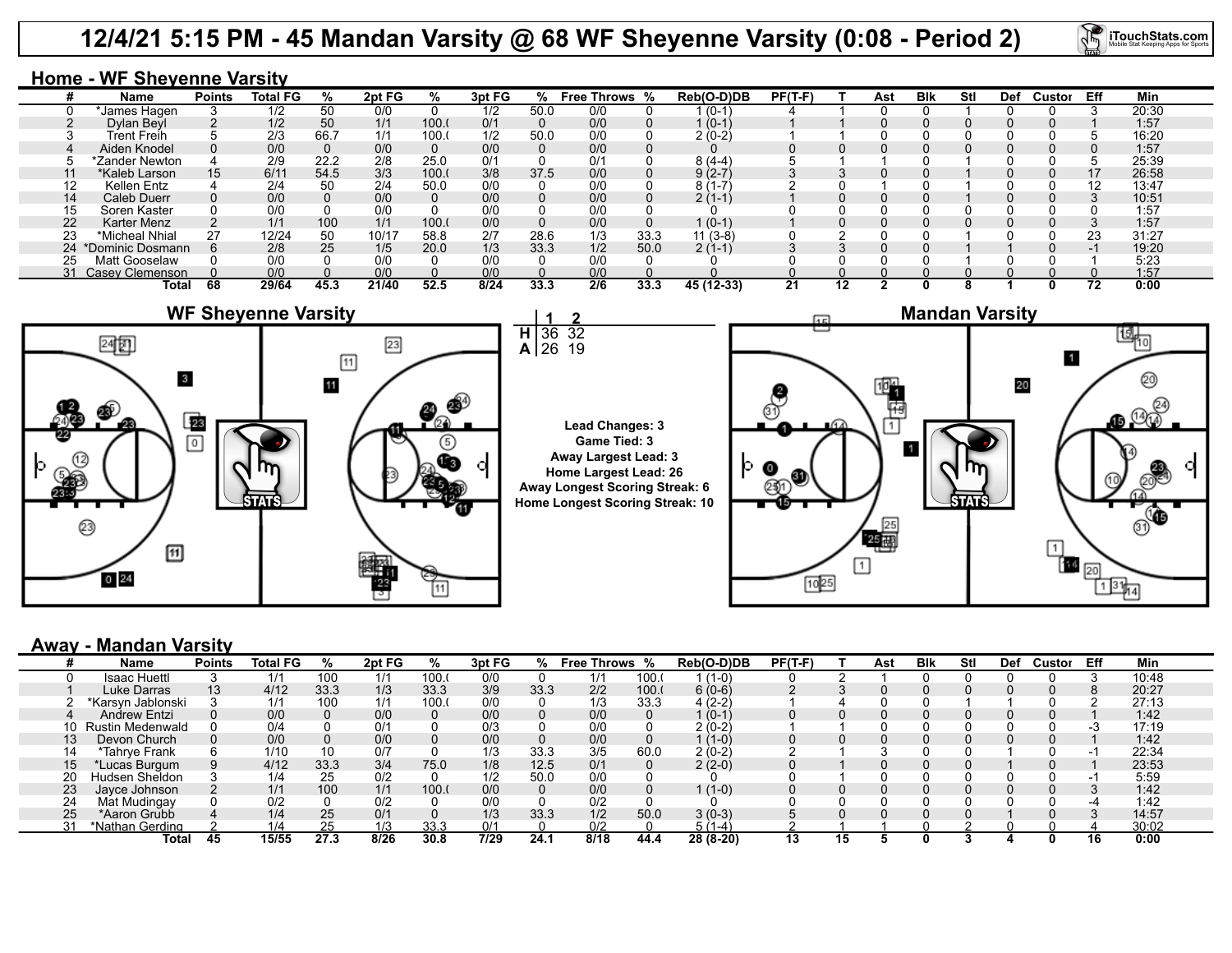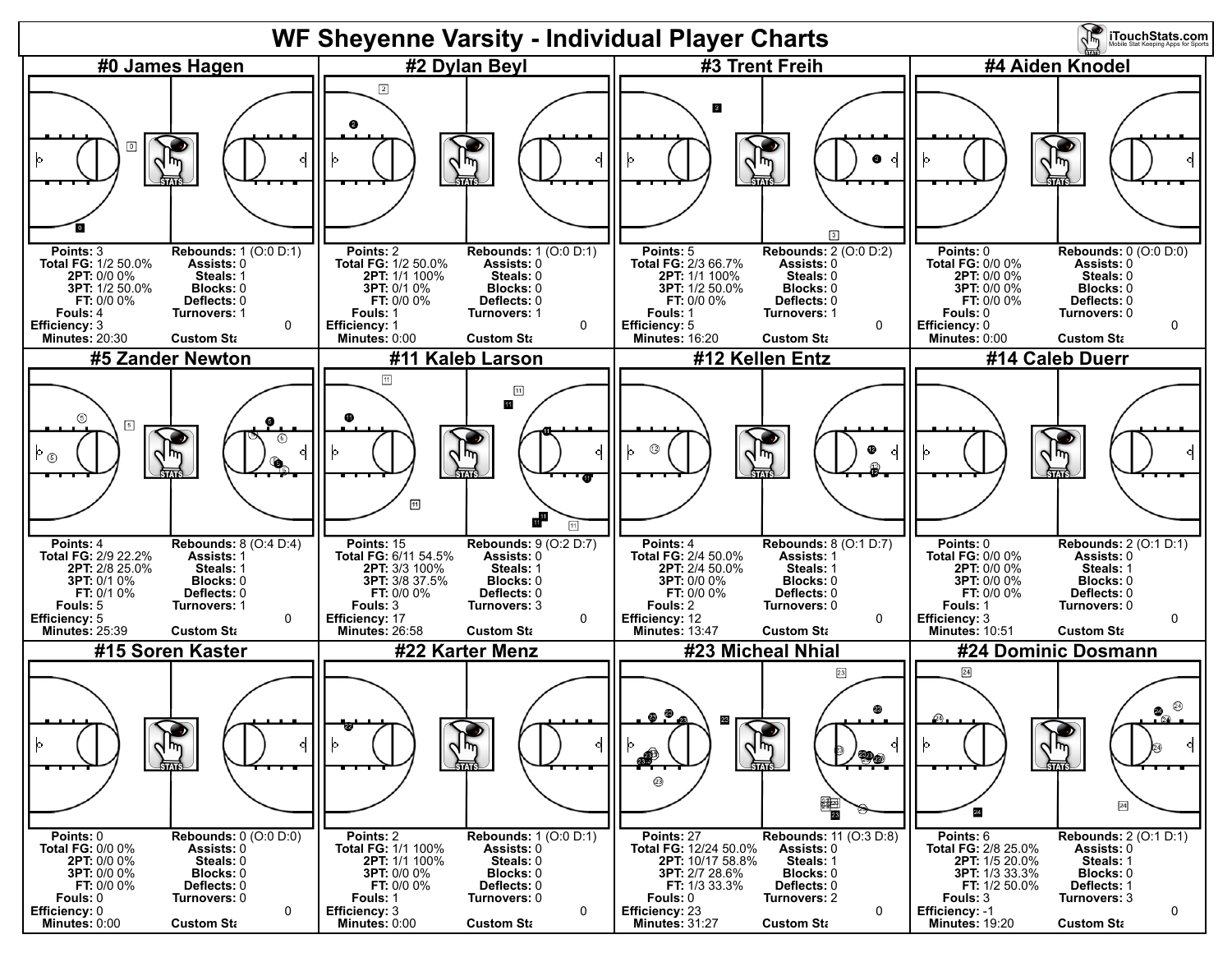## **WF Sheyenne Varsity - Individual Player Charts**

**iTouchStats.com** 

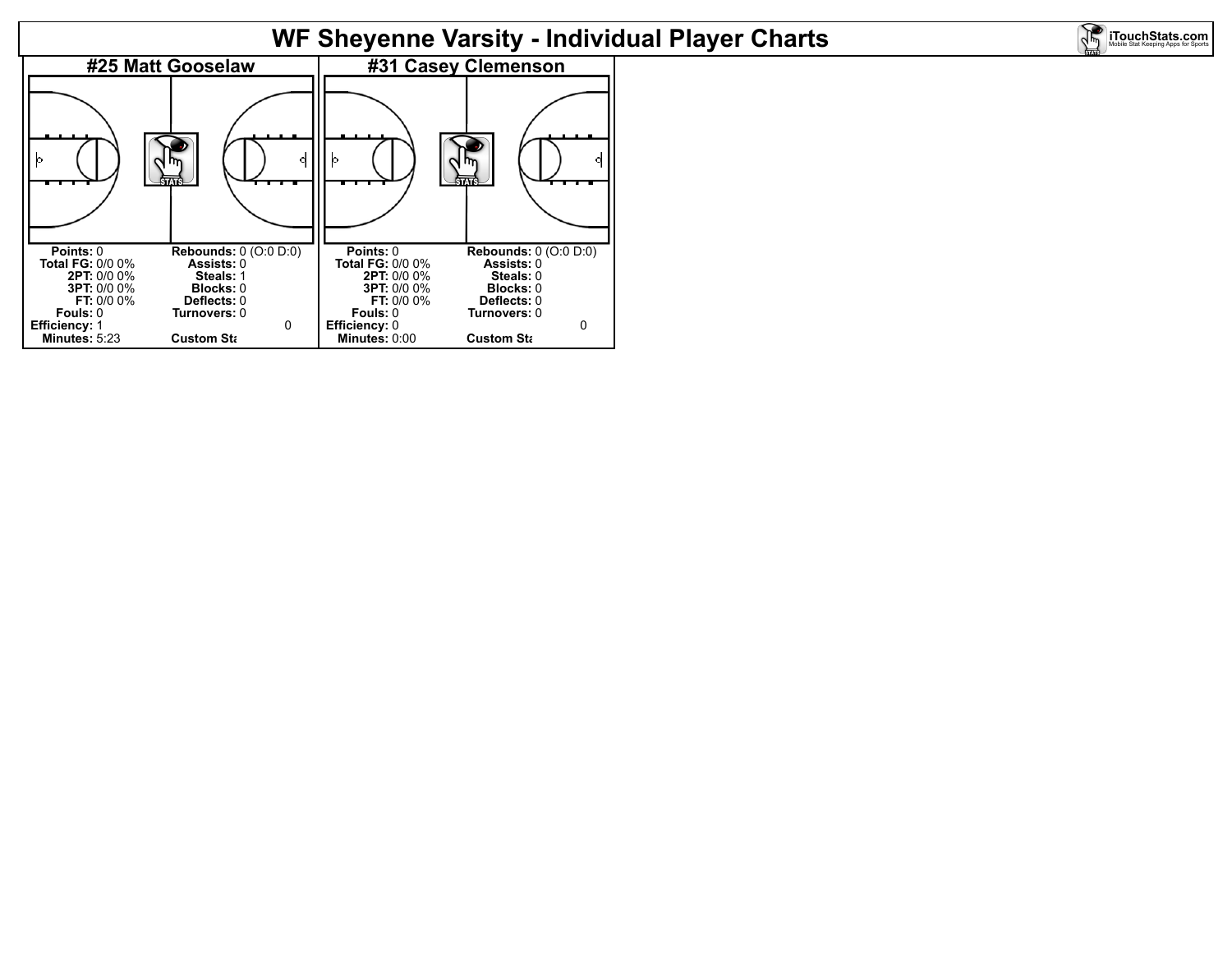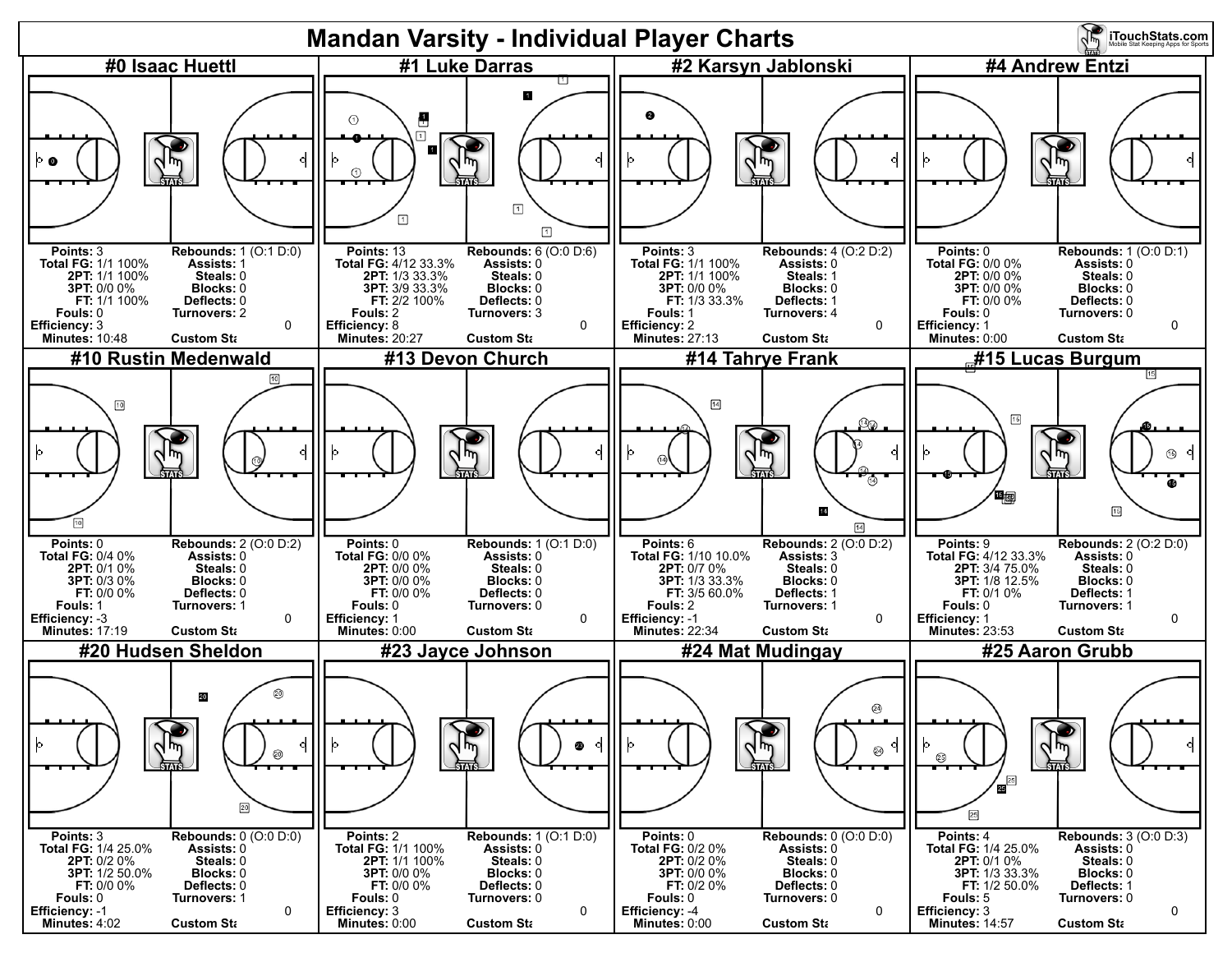# **Mandan Varsity - Individual Player Charts**

**iTouchStats.com**<br>Mobile Stat Keeping Apps for Sports

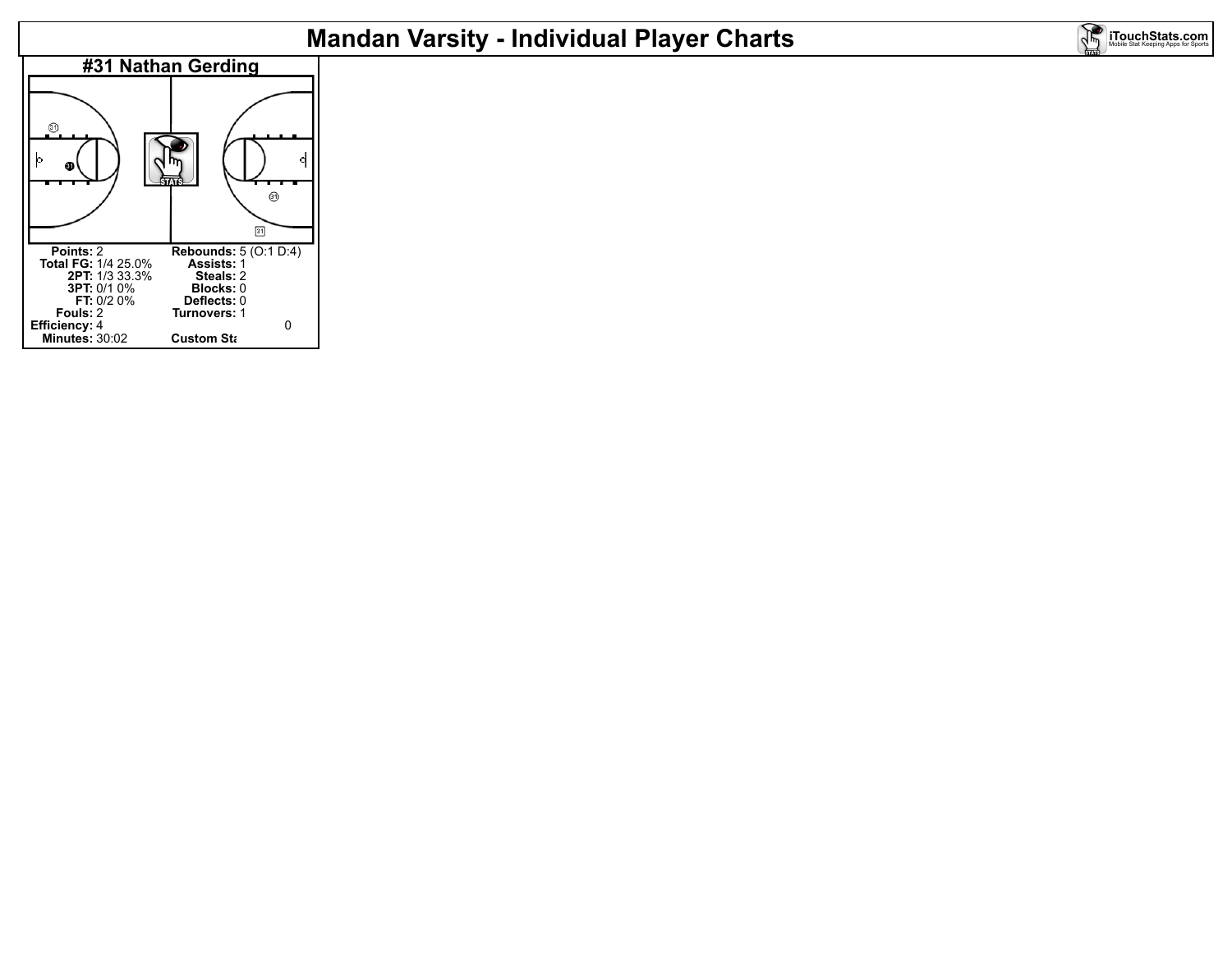|         |                            | Period - 1                                         |                                            |
|---------|----------------------------|----------------------------------------------------|--------------------------------------------|
| Score   | Time                       | <b>Stat</b>                                        | Player                                     |
|         | 18:00 - P1                 | Starter                                            | #0 James Hagen                             |
|         | 18:00 - P1                 | Subbed In                                          | #0 James Hagen                             |
|         | 18:00 - P1                 | Starter                                            | #5 Zander Newton                           |
|         | 18:00 - P1                 | Subbed In                                          | #5 Zander Newton                           |
|         | 18:00 - P1                 | Starter<br>Subbed In                               | #11 Kaleb Larson<br>#11 Kaleb Larson       |
|         | 18:00 - P1<br>18:00 - P1   | Starter                                            | #23 Micheal Nhial                          |
|         | 18:00 - P1                 | Subbed In                                          | #23 Micheal Nhial                          |
|         | 18:00 - P1                 | Starter                                            | #24 Dominic Dosmann                        |
|         | 18:00 - P1                 | Subbed In                                          | #24 Dominic Dosmann                        |
|         | 18:00 - P1                 | Starter                                            | #2 Karsyn Jablonski                        |
|         | 18:00 - P1                 | Subbed In                                          | #2 Karsyn Jablonski                        |
|         | 18:00 - P1<br>18:00 - P1   | Starter<br>Subbed In                               | #14 Tahrye Frank<br>#14 Tahrye Frank       |
|         | 18:00 - P1                 | Starter                                            | #15 Lucas Burgum                           |
|         | 18:00 - P1                 | Subbed In                                          | #15 Lucas Burgum                           |
|         | 18:00 - P1                 | Starter                                            | #25 Aaron Grubb                            |
|         | 18:00 - P1                 | Subbed In                                          | #25 Aaron Grubb                            |
|         | 18:00 - P1                 | Starter                                            | #31 Nathan Gerding                         |
|         | 18:00 - P1                 | Subbed In                                          | #31 Nathan Gerding                         |
|         | 17:58 - P1<br>17:37 - P1   | Gains Ball Possession<br>Missed 2pt Shot           | WF Sheyenne Varsity<br>#24 Dominic Dosmann |
|         | 17:37 - P1                 | Offensive Rebound                                  | #5 Zander Newton                           |
|         | 17:37 - P1                 | Foul                                               | #25 Aaron Grubb                            |
|         | 17:37 - P1                 | Missed 2pt Shot                                    | #5 Zander Newton                           |
|         | 17:37 - P1                 | Defensive Rebound                                  | #25 Aaron Grubb                            |
|         | 17:32 - P1                 | Missed 3pt Shot                                    | #11 Kaleb Larson                           |
| 3 - 0   | 17:29 - P1<br>$17:27 - P1$ | Offensive Rebound<br><b>Made 3pt Shot</b>          | #11 Kaleb Larson<br>#11 Kaleb Larson       |
| $3 - 3$ | $17:15 - P1$               | <b>Made 3pt Shot</b>                               | #15 Lucas Burgum                           |
|         | 16:56 - P1                 | Missed 2pt Shot                                    | #23 Micheal Nhial                          |
|         | 16:55 - P1                 | Offensive Rebound                                  | #5 Zander Newton                           |
| $5 - 3$ | 16:54 - P1                 | Made 2pt Shot                                      | #5 Zander Newton                           |
|         | 16:34 - P1                 | Missed 3pt Shot                                    | #15 Lucas Burgum                           |
|         | 16:34 - P1                 | Defensive Rebound<br>Turnover                      | #11 Kaleb Larson                           |
| $5-5$   | 16:29 - P1<br>16:17 - P1   | <b>Made 2pt Shot</b>                               | #24 Dominic Dosmann<br>#2 Karsyn Jablonski |
|         | $16:16 - P1$               | Assist                                             | #14 Tahrye Frank                           |
|         | 15:51 - P1                 | Missed 2pt Shot                                    | #23 Micheal Nhial                          |
|         | 15:51 - P1                 | Defensive Rebound                                  | #14 Tahrye Frank                           |
|         | 15:42 - P1                 | Missed 2pt Shot                                    | #14 Tahrye Frank                           |
|         | 15:42 - P1<br>15:36 - P1   | Defensive Rebound<br>Deflection                    | #11 Kaleb Larson                           |
|         | 15:17 - P1                 | Missed 3pt Shot                                    | #2 Karsyn Jablonski<br>#24 Dominic Dosmann |
|         | 15:17 - P1                 | Defensive Rebound                                  | #31 Nathan Gerding                         |
|         | 14:58 - P1                 | Missed 3pt Shot                                    | #14 Tahrye Frank                           |
|         | 14:58 - P1                 | Offensive Rebound                                  | #2 Karsyn Jablonski                        |
|         | 14:52 - P1                 | Missed 2pt Shot                                    | #14 Tahrye Frank                           |
|         | 14:46 - P1                 | Foul                                               | #24 Dominic Dosmann                        |
| 5 - 6   | 14:46 - P1<br>14:46 - P1   | <b>Made Free Throw</b><br><b>Missed Free Throw</b> | #25 Aaron Grubb<br>#25 Aaron Grubb         |
|         | 14:46 - P1                 | Offensive Rebound                                  | #15 Lucas Burgum                           |
| $5 - 8$ | 14:46 - P1                 | Made 2pt Shot                                      | #31 Nathan Gerding                         |
|         | 14:35 - P1                 | Missed 2pt Shot                                    | #23 Micheal Nhial                          |
|         | 14:34 - P1                 | Offensive Rebound                                  | #23 Micheal Nhial                          |
| $7 - 8$ | 14:33 - P1<br>14:19 - P1   | Made 2pt Shot                                      | #23 Micheal Nhial<br>#15 Lucas Burgum      |
|         | 14:19 - P1                 | Missed 3pt Shot<br>Defensive Rebound               | #11 Kaleb Larson                           |
| $9 - 8$ | 13:56 - P1                 | <b>Made 2pt Shot</b>                               | #24 Dominic Dosmann                        |
|         | 13:49 - P1                 | Foul                                               | #14 Tahrye Frank                           |
|         | 13:49 - P1                 | Subbed Out                                         | #15 Lucas Burgum                           |
|         | 13:49 - P1                 | Subbed In                                          | #1 Luke Darras                             |
|         | 13:49 - P1<br>13:49 - P1   | Subbed Out                                         | #25 Aaron Grubb<br>#10 Rustin Medenwald    |
| 12 - 8  | 13:34 - P1                 | Subbed In<br>Made 3pt Shot                         | #11 Kaleb Larson                           |
|         | 13:25 - P1                 | Steal                                              | #0 James Hagen                             |
|         | 13:25 - P1                 | Turnover                                           | #31 Nathan Gerding                         |
| 15 - 8  | 13:18 - P1                 | Made 3pt Shot                                      | #11 Kaleb Larson                           |
|         | 15 - 11 12:56 - P1         | Made 3pt Shot                                      | #1 Luke Darras                             |
|         | 12:43 - P1                 | Turnover - Forced: Bad Pass                        | #11 Kaleb Larson                           |
|         | 12:28 - P1<br>12:26 - P1   | Missed 3pt Shot<br>Defensive Rebound               | #1 Luke Darras<br>#11 Kaleb Larson         |
|         | 12:22 - P1                 | Turnover                                           | #11 Kaleb Larson                           |
|         | 12:05 - P1                 | Missed 2pt Shot                                    | #1 Luke Darras                             |
|         | 12:05 - P1                 | Defensive Rebound                                  | #23 Micheal Nhial                          |
|         | 12:05 - P1                 | Subbed Out                                         | #0 James Hagen                             |
|         | 12:05 - P1                 | Subbed In<br>Subbed Out                            | #3 Trent Freih                             |
|         | 12:05 - P1                 |                                                    | #31 Nathan Gerding                         |

| $12:05 - P1$                             | Subbed In                        | #25 Aaron Grubb                          |
|------------------------------------------|----------------------------------|------------------------------------------|
| 11:52 - P1                               | Missed 2pt Shot                  | #24 Dominic Dosmann                      |
| $11:51 - P1$                             | Offensive Rebound                | #23 Micheal Nhial                        |
| 11:44 - P1                               | Foul                             | #14 Tahrye Frank                         |
| 11:44 - P1                               | Subbed Out                       | #23 Micheal Nhial                        |
| 11:44 - P1                               | Subbed In                        | #12 Kellen Entz                          |
| 11:44 - P1                               | Subbed Out                       | #14 Tahrye Frank                         |
| 11:44 - P1                               | Subbed In                        | #15 Lucas Burgum                         |
| 11:36 - P1                               | Missed 2pt Shot                  | #12 Kellen Entz                          |
| $11:35 - P1$                             | Defensive Rebound                | #25 Aaron Grubb                          |
| 11:30 - P1                               | Foul                             | #24 Dominic Dosmann                      |
| 11:30 - P1<br>11:30 - P1                 | Subbed Out<br>Subbed In          | #24 Dominic Dosmann<br>#23 Micheal Nhial |
| 11:30 - P1                               | Subbed Out                       | #2 Karsyn Jablonski                      |
| $11:30 - P1$                             | Subbed In                        | #0 Isaac Huettl                          |
| 11:14 - P1                               | Missed 2pt Shot                  | #25 Aaron Grubb                          |
| 11:14 - P1                               | Offensive Rebound                | #0 Isaac Huettl                          |
| 15 - 13 11:14 - P1                       | Made 2pt Shot                    | #0 Isaac Huettl                          |
| $11:14 - P1$                             | Foul                             | #5 Zander Newton                         |
| 15 - 14 11:14 - P1                       | Made Free Throw                  | #0 Isaac Huettl                          |
| 10:51 - P1                               | Missed 3pt Shot                  | #23 Micheal Nhial                        |
| 10:51 - P1                               | Offensive Rebound                | #11 Kaleb Larson                         |
| 17 - 14 10:49 - P1<br>17 - 16 10:34 - P1 | Made 2pt Shot<br>Made 2pt Shot   | #23 Micheal Nhial<br>#1 Luke Darras      |
| $10:18 - P1$                             | Subbed Out                       | #5 Zander Newton                         |
| 10:18 - P1                               | Subbed In                        | #0 James Hagen                           |
| $9:51 - P1$                              | Foul                             | #12 Kellen Entz                          |
| $9:51 - P1$                              | Subbed Out                       | #10 Rustin Medenwald                     |
| $9:51 - P1$                              | Subbed In                        | #2 Karsyn Jablonski                      |
| $9:49 - P1$                              | Turnover                         | #2 Karsyn Jablonski                      |
| $9:30 - P1$                              | Missed 3pt Shot                  | #11 Kaleb Larson                         |
| $9:30 - P1$                              | Offensive Rebound                | #12 Kellen Entz                          |
| 19 - 16 9:26 - P1                        | Made 2pt Shot                    | #12 Kellen Entz                          |
| 19 - 19 9:16 - P1                        | <b>Made 3pt Shot</b>             | #25 Aaron Grubb                          |
| 9:11 - P1<br>$9:11 - P1$                 | Foul<br>Subbed Out               | #0 James Hagen<br>#1 Luke Darras         |
| $9:11 - P1$                              | Subbed In                        | #31 Nathan Gerding                       |
| $8:58 - P1$                              | Missed 3pt Shot                  | #25 Aaron Grubb                          |
| $8:58 - P1$                              | Defensive Rebound                | #3 Trent Freih                           |
| 21 - 19 8:50 - P1                        | Made 2pt Shot                    | #12 Kellen Entz                          |
|                                          |                                  |                                          |
| $8:49 - P1$                              | Timeout - Half                   | Mandan Varsity                           |
| $8:29 - P1$                              | Missed 3pt Shot                  | #25 Aaron Grubb                          |
| $8:29 - P1$                              | Defensive Rebound                | #23 Micheal Nhial                        |
| 24 - 19 8:22 - P1                        | Made 3pt Shot                    | #23 Micheal Nhial                        |
| $8:03 - P1$                              | Missed 3pt Shot                  | #15 Lucas Burgum                         |
| $7:56 - P1$                              | Defensive Rebound                | #12 Kellen Entz                          |
| $7:52 - P1$                              | Subbed Out                       | #12 Kellen Entz                          |
| $7:52 - P1$                              | Subbed In                        | #14 Caleb Duerr                          |
| $7:39 - P1$<br>$7:39 - P1$               | Subbed Out<br>Subbed In          | #3 Trent Freih<br>#25 Matt Gooselaw      |
| $7:21 - P1$                              | Subbed Out                       | #0 Isaac Huettl                          |
| $7:21 - P1$                              | Subbed In                        | #1 Luke Darras                           |
| $7:21 - P1$                              | Subbed Out                       | #15 Lucas Burgum                         |
| 7:21 - P1                                | Subbed In                        | #10 Rustin Medenwald                     |
| $7:21 - P1$                              | Subbed Out                       | #23 Micheal Nhial                        |
| $7:21 - P1$                              | Subbed In                        | #24 Dominic Dosmann                      |
| $7:21 - P1$                              | Foul                             | #25 Aaron Grubb                          |
| $7:21 - P1$                              | Subbed Out                       | #25 Aaron Grubb                          |
| $7:21 - P1$<br>$7:21 - P1$               | Subbed In<br>Subbed Out          | #15 Lucas Burgum<br>#11 Kaleb Larson     |
| $7:21 - P1$                              | Subbed In                        | #23 Micheal Nhial                        |
| 26 - 19 7:17 - P1                        | Made 2pt Shot                    | #23 Micheal Nhial                        |
| 7:10 - P1                                | Foul                             | #0 James Hagen                           |
| $6:57 - P1$                              | Missed 2pt Shot                  | #31 Nathan Gerding                       |
| $6:57 - P1$                              | Offensive Rebound                | #31 Nathan Gerding                       |
| 6:44 - P1                                | Missed 2pt Shot                  | #24 Dominic Dosmann                      |
| $6:43 - P1$                              | Defensive Rebound                | #1 Luke Darras                           |
| $6:30 - P1$                              | Foul                             | #0 James Hagen                           |
| $6:30 - P1$<br>$6:30 - P1$               | Subbed Out<br>Subbed In          | #0 James Hagen<br>#5 Zander Newton       |
| $6:30 - P1$                              | Subbed Out                       | #24 Dominic Dosmann                      |
| 6:30 - P1                                | Subbed In                        | #11 Kaleb Larson                         |
| $6:30 - P1$                              | Missed Free Throw                | #2 Karsyn Jablonski                      |
| $6:30 - P1$                              | Defensive Rebound                | #23 Micheal Nhial                        |
| $6:22 - P1$                              | Missed 3pt Shot                  | #23 Micheal Nhial                        |
| $6:22 - P1$                              | Defensive Rebound                | #2 Karsyn Jablonski                      |
| $6:08 - P1$                              | Missed 3pt Shot                  | #1 Luke Darras                           |
| 6:06 - P1                                | Defensive Rebound                | #11 Kaleb Larson                         |
| 26 - 21 6:02 - P1<br>$5:48 - P1$         | Made 2pt Shot<br>Missed 3pt Shot | #15 Lucas Burgum<br>#23 Micheal Nhial    |

| WF Sheyenne Varsity<br>Mandan Varsity |                                | <b>Bold: Game Tied</b><br><b>Bold Italic: Lead Change</b> |                            | <b>Game Log</b>         |                                          |                            |                                      | iTouchStats.com                                                                 |
|---------------------------------------|--------------------------------|-----------------------------------------------------------|----------------------------|-------------------------|------------------------------------------|----------------------------|--------------------------------------|---------------------------------------------------------------------------------|
|                                       | Period - 1                     |                                                           |                            | 12:05 - P1 Subbed In    | #25 Aaron Grubb                          | $5:36 - P1$                | Steal                                | #5 Zander Newton                                                                |
| Time<br>Score                         | Stat                           | Player                                                    | $11:52 - P1$               | Missed 2pt Shot         | #24 Dominic Dosmann                      | $5:35 - P1$                | Turnover                             | #1 Luke Darras                                                                  |
| 18:00 - P1                            | Starter                        | #0 James Hagen                                            | 11:51 - P1                 | Offensive Rebound       | #23 Micheal Nhial                        | $5:27 - P1$                | Subbed Out                           | #25 Matt Gooselaw                                                               |
| 18:00 - P1                            | Subbed In                      | #0 James Hagen                                            | 11:44 - P1                 | Foul                    | #14 Tahrye Frank                         | $5:27 - P1$                | Subbed In                            | #12 Kellen Entz                                                                 |
| 18:00 - P1                            | Starter                        | #5 Zander Newton                                          | 11:44 - P1                 | Subbed Out              | #23 Micheal Nhial                        | $5:27 - P1$                | Subbed Out                           | #15 Lucas Burgum                                                                |
| 18:00 - P1                            | Subbed In                      | #5 Zander Newton                                          | 11:44 - P1                 | Subbed In               | #12 Kellen Entz                          | $5:27 - P1$                | Subbed In                            | #0 Isaac Huettl                                                                 |
| 18:00 - P1                            | Starter                        | #11 Kaleb Larson                                          | 11:44 - P1                 | Subbed Out              | #14 Tahrye Frank                         | $5:24 - P1$                | Foul                                 | #31 Nathan Gerding                                                              |
| 18:00 - P1                            | Subbed In                      | #11 Kaleb Larson                                          | 11:44 - P1                 | Subbed In               | #15 Lucas Burgum                         | 28 - 21 5:11 - P1          | Made 2pt Shot                        | #23 Micheal Nhial                                                               |
| 18:00 - P1                            | Starter                        | #23 Micheal Nhial                                         | 11:36 - P1                 | Missed 2pt Shot         | #12 Kellen Entz                          | $4:53 - P1$                | Missed 2pt Shot                      | #1 Luke Darras                                                                  |
| 18:00 - P1                            | Subbed In                      | #23 Micheal Nhial                                         | $11:35 - P1$               | Defensive Rebound       | #25 Aaron Grubb                          | $4:52 - P1$                | Defensive Rebound                    | #12 Kellen Entz                                                                 |
| 18:00 - P1                            | Starter                        | #24 Dominic Dosmann                                       | $11:30 - P1$               | Foul                    | #24 Dominic Dosmann                      | $4:49 - P1$                | Turnover                             | #23 Micheal Nhial                                                               |
| 18:00 - P1                            | Subbed In                      | #24 Dominic Dosmann                                       | 11:30 - P1                 | Subbed Out              | #24 Dominic Dosmann                      | $4:36 - P1$                | Steal                                | #11 Kaleb Larson                                                                |
| 18:00 - P1                            | Starter                        | #2 Karsyn Jablonski                                       | $11:30 - P1$               | Subbed In               | #23 Micheal Nhial                        | $4:34 - P1$                | Turnover                             | #0 Isaac Huettl                                                                 |
| 18:00 - P1                            | Subbed In                      | #2 Karsyn Jablonski                                       | $11:30 - P1$               | Subbed Out              | #2 Karsyn Jablonski                      | $4:25 - P1$                | Missed 3pt Shot                      | #23 Micheal Nhial                                                               |
| 18:00 - P1                            | Starter                        | #14 Tahrye Frank                                          | 11:30 - P1                 | Subbed In               | #0 Isaac Huettl                          | 4:25 - P1                  | Offensive Rebound                    | #5 Zander Newton                                                                |
| 18:00 - P1                            | Subbed In                      | #14 Tahrye Frank                                          | $11:14 - P1$               | Missed 2pt Shot         | #25 Aaron Grubb                          | $4:25 - P1$                | Foul                                 | #1 Luke Darras                                                                  |
| 18:00 - P1                            | Starter                        | #15 Lucas Burgum                                          | $11:14 - P1$               | Offensive Rebound       | #0 Isaac Huettl                          | $4:25 - P1$                | Missed Free Throw                    | #5 Zander Newton                                                                |
| 18:00 - P1                            | Subbed In                      | #15 Lucas Burgum                                          | 15 - 13 11:14 - P1         | Made 2pt Shot           | #0 Isaac Huettl                          | $4:25 - P1$                | Defensive Rebound                    | #1 Luke Darras                                                                  |
| 18:00 - P1                            | Starter                        | #25 Aaron Grubb                                           | $11:14 - P1$               | Foul                    | #5 Zander Newton                         | $4:05 - P1$                | Missed 3pt Shot                      | #1 Luke Darras                                                                  |
| 18:00 - P1                            | Subbed In                      | #25 Aaron Grubb                                           | 15 - 14 11:14 - P1         | Made Free Throw         | #0 Isaac Huettl                          | $4:03 - P1$                | Defensive Rebound                    | #12 Kellen Entz                                                                 |
| 18:00 - P1                            | Starter                        | #31 Nathan Gerding                                        | 10:51 - P1                 | Missed 3pt Shot         | #23 Micheal Nhial                        | $3:43 - P1$                | Missed 2pt Shot                      | #5 Zander Newton                                                                |
| 18:00 - P1                            | Subbed In                      | #31 Nathan Gerding                                        | $10:51 - P1$               | Offensive Rebound       | #11 Kaleb Larson                         | $3:43 - P1$                | Defensive Rebound                    | #10 Rustin Medenwald                                                            |
| 17:58 - P1                            | Gains Ball Possession          | WF Sheyenne Varsity                                       | 17 - 14 10:49 - P1         | Made 2pt Shot           | #23 Micheal Nhial                        | $3:43 - P1$                | Turnover                             | #10 Rustin Medenwald                                                            |
| 17:37 - P1                            | Missed 2pt Shot                | #24 Dominic Dosmann                                       | 17 - 16 10:34 - P1         | Made 2pt Shot           | #1 Luke Darras                           | $3:43 - P1$                | Subbed Out                           | #14 Caleb Duerr                                                                 |
| 17:37 - P1                            | Offensive Rebound              | #5 Zander Newton                                          | 10:18 - P1                 | Subbed Out              | #5 Zander Newton                         | $3:43 - P1$                | Subbed In                            | #3 Trent Freih                                                                  |
| 17:37 - P1                            | Foul                           | #25 Aaron Grubb                                           | $10:18 - P1$               | Subbed In               | #0 James Hagen                           | $3:34 - P1$                | Missed 2pt Shot                      | #23 Micheal Nhial                                                               |
| 17:37 - P1                            | Missed 2pt Shot                | #5 Zander Newton                                          | $9:51 - P1$                | Foul                    | #12 Kellen Entz                          | $3:32 - P1$                | Defensive Rebound                    | #2 Karsyn Jablonski                                                             |
| 17:37 - P1                            | Defensive Rebound              | #25 Aaron Grubb                                           | $9:51 - P1$                | Subbed Out              | #10 Rustin Medenwald                     | $3:27 - P1$                | Missed 3pt Shot                      | #10 Rustin Medenwald                                                            |
| 17:32 - P1                            | Missed 3pt Shot                | #11 Kaleb Larson                                          | $9:51 - P1$                | Subbed In               | #2 Karsyn Jablonski                      | $3:26 - P1$                | Defensive Rebound                    | #11 Kaleb Larson                                                                |
| 17:29 - P1                            | Offensive Rebound              | #11 Kaleb Larson                                          | $9:49 - P1$                | Turnover                | #2 Karsyn Jablonski                      | 30 - 21 3:22 - P1          | Made 2pt Shot                        | #11 Kaleb Larson                                                                |
| 17:27 - P1<br>3 - 0                   | <b>Made 3pt Shot</b>           | #11 Kaleb Larson                                          | $9:30 - P1$                | Missed 3pt Shot         | #11 Kaleb Larson                         | $3:10 - P1$                | Foul                                 | #3 Trent Freih                                                                  |
| 3 - 3 17:15 P1                        | <b>Made 3pt Shot</b>           | #15 Lucas Burgum                                          | $9:30 - P1$                | Offensive Rebound       | #12 Kellen Entz                          | $3:10 - P1$                | Missed Free Throw                    | #31 Nathan Gerding                                                              |
| 16:56 - P1                            | Missed 2pt Shot                | #23 Micheal Nhial                                         | 19 - 16 9:26 - P1          | Made 2pt Shot           | #12 Kellen Entz                          | $3:10 - P1$                | Subbed Out                           | #10 Rustin Medenwald                                                            |
| 16:55 - P1                            | Offensive Rebound              | #5 Zander Newton                                          | 19 - 19 9:16 - P1          | <b>Made 3pt Shot</b>    | #25 Aaron Grubb                          | $3:10 - P1$                | Subbed In                            | #15 Lucas Burgum                                                                |
| $5 - 3$ 16:54 - P1                    | Made 2pt Shot                  | #5 Zander Newton                                          | $9:11 - P1$                | Foul                    | #0 James Hagen                           | $3:10 - P1$                | <b>Missed Free Throw</b>             | #31 Nathan Gerding                                                              |
| 16:34 - P1                            | Missed 3pt Shot                | #15 Lucas Burgum                                          | $9:11 - P1$                | Subbed Out              | #1 Luke Darras                           | $3:10 - P1$                | Defensive Rebound                    | #23 Micheal Nhial                                                               |
| 16:34 - P1                            | Defensive Rebound              | #11 Kaleb Larson                                          | $9:11 - P1$                | Subbed In               | #31 Nathan Gerding                       | 32 - 21 2:59 - P1          | Made 2pt Shot                        | #3 Trent Freih                                                                  |
| 16:29 - P1                            | Turnover                       | #24 Dominic Dosmann                                       | $8:58 - P1$                | Missed 3pt Shot         | #25 Aaron Grubb                          | $2:41 - P1$                | Missed 3pt Shot                      | #15 Lucas Burgum                                                                |
| $5 - 5$ 16:17 P1                      | <b>Made 2pt Shot</b>           | #2 Karsyn Jablonski                                       | $8:58 - P1$                | Defensive Rebound       | #3 Trent Freih                           | $2:41 - P1$                | Defensive Rebound                    | #23 Micheal Nhial                                                               |
| 16:16 - P1                            | Assist                         | #14 Tahrye Frank                                          | 21 - 19 8:50 - P1          | Made 2pt Shot           | #12 Kellen Entz                          | $2:41 - P1$                | Subbed Out                           | #2 Karsyn Jablonski                                                             |
| 15:51 - P1                            | Missed 2pt Shot                | #23 Micheal Nhial                                         | $8:49 - P1$                | Timeout - Half          | Mandan Varsity                           | $2:41 - P1$                | Subbed In                            | #10 Rustin Medenwald                                                            |
| 15:51 - P1                            | Defensive Rebound              | #14 Tahrye Frank                                          | $8:29 - P1$                | Missed 3pt Shot         | #25 Aaron Grubb                          | $2:41 - P1$                | <b>Gains Ball Possession</b>         | Mandan Varsity                                                                  |
| 15:42 - P1                            | Missed 2pt Shot                | #14 Tahrye Frank                                          | $8:29 - P1$                | Defensive Rebound       | #23 Micheal Nhial                        | 32 - 24 2:34 - P1          | Made 3pt Shot                        | #1 Luke Darras                                                                  |
| 15:42 - P1                            | Defensive Rebound              | #11 Kaleb Larson                                          | 24 - 19 8:22 - P1          | Made 3pt Shot           | #23 Micheal Nhial                        | $2:34 - P1$                | Assist                               | #0 Isaac Huettl                                                                 |
| 15:36 - P1                            | Deflection                     | #2 Karsyn Jablonski                                       | $8:03 - P1$                | Missed 3pt Shot         | #15 Lucas Burgum                         | $2:25 - P1$                | Missed 3pt Shot                      | #23 Micheal Nhial                                                               |
| 15:17 - P1                            | Missed 3pt Shot                | #24 Dominic Dosmann                                       | $7:56 - P1$                | Defensive Rebound       | #12 Kellen Entz                          | $2:25 - P1$                | Defensive Rebound                    | #1 Luke Darras                                                                  |
| 15:17 - P1                            | Defensive Rebound              | #31 Nathan Gerding                                        | $7:52 - P1$                | Subbed Out              | #12 Kellen Entz                          | $2:13 - P1$                | Missed 3pt Shot                      | #10 Rustin Medenwald                                                            |
| 14:58 - P1                            | Missed 3pt Shot                | #14 Tahrye Frank                                          | $7:52 - P1$                | Subbed In               | #14 Caleb Duerr                          | $2:12 - P1$                | Defensive Rebound                    | #12 Kellen Entz                                                                 |
| 14:58 - P1                            | Offensive Rebound              | #2 Karsyn Jablonski                                       | $7:39 - P1$                | Subbed Out              | #3 Trent Freih                           | $1:58 - P1$                | Timeout - Full                       | Mandan Varsity                                                                  |
| 14:52 - P1                            | Missed 2pt Shot                | #14 Tahrye Frank                                          | $7:39 - P1$                | Subbed In               | #25 Matt Gooselaw                        | $1:58 - P1$                | Subbed Out                           | #12 Kellen Entz                                                                 |
| 14:46 - P1                            | Foul                           | #24 Dominic Dosmann                                       | $7:21 - P1$                | Subbed Out              | #0 Isaac Huettl                          | $1:58 - P1$                | Subbed In                            | #14 Caleb Duerr                                                                 |
| $5 - 6$ $14:46 - P1$                  | <b>Made Free Throw</b>         | #25 Aaron Grubb                                           | $7:21 - P1$                | Subbed In               | #1 Luke Darras                           | $1:58 - P1$                | Subbed Out                           | #1 Luke Darras                                                                  |
| 14:46 - P1                            | Missed Free Throw              | #25 Aaron Grubb                                           | $7:21 - P1$<br>$7:21 - P1$ | Subbed Out              | #15 Lucas Burgum<br>#10 Rustin Medenwald | $1:58 - P1$<br>$1:46 - P1$ | Subbed In                            | #2 Karsyn Jablonski                                                             |
| 14:46 - P1                            | Offensive Rebound              | #15 Lucas Burgum                                          | $7:21 - P1$                | Subbed In<br>Subbed Out |                                          |                            | Steal                                | #23 Micheal Nhial<br>#0 Isaac Huettl                                            |
| 14:46 - P1<br>$5 - 8$                 | Made 2pt Shot                  | #31 Nathan Gerding                                        |                            |                         | #23 Micheal Nhial                        | $1:44 - P1$                | Turnover                             |                                                                                 |
| 14:35 - P1                            | Missed 2pt Shot                | #23 Micheal Nhial                                         | $7:21 - P1$<br>$7:21 - P1$ | Subbed In<br>Foul       | #24 Dominic Dosmann<br>#25 Aaron Grubb   | $1:36 - P1$<br>$1:35 - P1$ | Missed 2pt Shot<br>Offensive Rebound | #5 Zander Newton<br>#5 Zander Newton                                            |
| 14:34 - P1                            | Offensive Rebound              | #23 Micheal Nhial                                         | $7:21 - P1$                | Subbed Out              |                                          | 34 - 24 1:34 - P1          |                                      |                                                                                 |
| 7 - 8 14:33 - P1                      | Made 2pt Shot                  | #23 Micheal Nhial                                         | $7:21 - P1$                |                         | #25 Aaron Grubb                          |                            | Made 2pt Shot                        | #5 Zander Newton                                                                |
| 14:19 - P1                            | Missed 3pt Shot                | #15 Lucas Burgum                                          | $7:21 - P1$                | Subbed In               | #15 Lucas Burgum                         | $1:20 - P1$                | Turnover                             | #2 Karsyn Jablonski                                                             |
| 14:19 - P1                            | Defensive Rebound              | #11 Kaleb Larson                                          |                            | Subbed Out              | #11 Kaleb Larson<br>#23 Micheal Nhial    | $0:57 - P1$                | Missed 2pt Shot                      | #5 Zander Newton<br>#5 Zander Newton                                            |
|                                       | 9 - 8 13:56 - P1 Made 2pt Shot | #24 Dominic Dosmann                                       | $7:21 - P1$                | Subbed In               |                                          | $0:57 - P1$                | Offensive Foul                       |                                                                                 |
| 13:49 - P1    Foul                    |                                | #14 Tahrye Frank                                          | 26 - 19 7:17 - P1          | Made 2pt Shot           | #23 Micheal Nhial                        | $0:57 - P1$                | Took A Charge                        | #31 Nathan Gerding                                                              |
|                                       | 13:49 - P1 Subbed Out          | #15 Lucas Burgum                                          | $7:10 - P1$                | Foul                    | #0 James Hagen                           | $0:57 - P1$                | Subbed Out                           | #5 Zander Newton                                                                |
|                                       | 13:49 - P1 Subbed In           | #1 Luke Darras                                            | $6:57 - P1$                | Missed 2pt Shot         | #31 Nathan Gerding                       | $0:57 - P1$                | Subbed In                            | #12 Kellen Entz                                                                 |
|                                       | 13:49 - P1 Subbed Out          | #25 Aaron Grubb                                           | $6:57 - P1$                | Offensive Rebound       | #31 Nathan Gerding                       | $0:57 - P1$                | Subbed Out                           | #0 Isaac Huettl                                                                 |
|                                       | 13:49 - P1 Subbed In           | #10 Rustin Medenwald                                      | $6:44 - P1$                | Missed 2pt Shot         | #24 Dominic Dosmann                      | $0:57 - P1$                | Subbed In                            | #1 Luke Darras                                                                  |
| 12 - 8 13:34 - P1                     | Made 3pt Shot                  | #11 Kaleb Larson                                          | $6:43 - P1$                | Defensive Rebound       | #1 Luke Darras                           | $0:47 - P1$                | Missed 3pt Shot                      | #15 Lucas Burgum                                                                |
| 13:25 - P1                            | Steal                          | #0 James Hagen                                            | $6:30 - P1$                | Foul                    | #0 James Hagen                           | $0:47 - P1$                | Offensive Rebound                    | #2 Karsyn Jablonski                                                             |
| 13:25 - P1 Turnover                   |                                | #31 Nathan Gerding                                        | $6:30 - P1$                | Subbed Out              | #0 James Hagen                           | $0:26 - P1$                | Foul                                 | #14 Caleb Duerr                                                                 |
| 15 - 8 13:18 - P1                     | Made 3pt Shot                  | #11 Kaleb Larson                                          | $6:30 - P1$                | Subbed In               | #5 Zander Newton                         | 34 - 25 0:26 - P1          | Made Free Throw                      | #1 Luke Darras                                                                  |
| 15 - 11 12:56 - P1                    | Made 3pt Shot                  | #1 Luke Darras                                            | $6:30 - P1$                | Subbed Out              | #24 Dominic Dosmann                      | $0:26 - P1$                | Subbed Out                           | #2 Karsyn Jablonski                                                             |
| 12:43 - P1                            | Turnover - Forced: Bad Pass    | #11 Kaleb Larson                                          | $6:30 - P1$                | Subbed In               | #11 Kaleb Larson                         | $0:26 - P1$                | Subbed In                            | #0 Isaac Huettl                                                                 |
| 12:28 - P1                            | Missed 3pt Shot                | #1 Luke Darras                                            | $6:30 - P1$                | Missed Free Throw       | #2 Karsyn Jablonski                      | 34 - 26 0:26 - P1          | Made Free Throw                      | #1 Luke Darras                                                                  |
| 12:26 - P1                            | Defensive Rebound              | #11 Kaleb Larson                                          | $6:30 - P1$                | Defensive Rebound       | #23 Micheal Nhial                        | $0:12 - P1$                | Missed 3pt Shot                      | #3 Trent Freih                                                                  |
| 12:22 - P1                            | Turnover                       | #11 Kaleb Larson                                          | $6:22 - P1$                | Missed 3pt Shot         | #23 Micheal Nhial                        | $0:11 - P1$                | Offensive Rebound                    | #14 Caleb Duerr                                                                 |
|                                       | 12:05 - P1 Missed 2pt Shot     | #1 Luke Darras                                            | $6:22 - P1$                | Defensive Rebound       | #2 Karsyn Jablonski                      | 36 - 26 0:08 - P1          | Made 2pt Shot                        | #11 Kaleb Larson                                                                |
| 12:05 - P1                            | Defensive Rebound              | #23 Micheal Nhial                                         | $6:08 - P1$                | Missed 3pt Shot         | #1 Luke Darras                           |                            |                                      | Points: 26 FG: 9/15 3PT: 4/17 FT: 4/8 Reb: 16 (O:5 D:11) Fouls 6 Turnovers 7    |
| $12.05$ D1                            | $C1$ bhod $C1$                 | <b>#0 James Hagen</b>                                     | $6:06 - P1$                | Defensive Rebound       | #11 Kaleb Larson                         |                            |                                      | Points: 36 FG: 16/28 3PT: 4/13 FT: 0/1 Reb: 26 (0:10 D:16) Fouls 10 Turnovers 4 |

|       |      | Period - 2                     |                     |
|-------|------|--------------------------------|---------------------|
| Score | Time | Stat                           | Player              |
|       |      | 19:00 B2 Coine Boll Bessession | ME Chavanna Varaity |